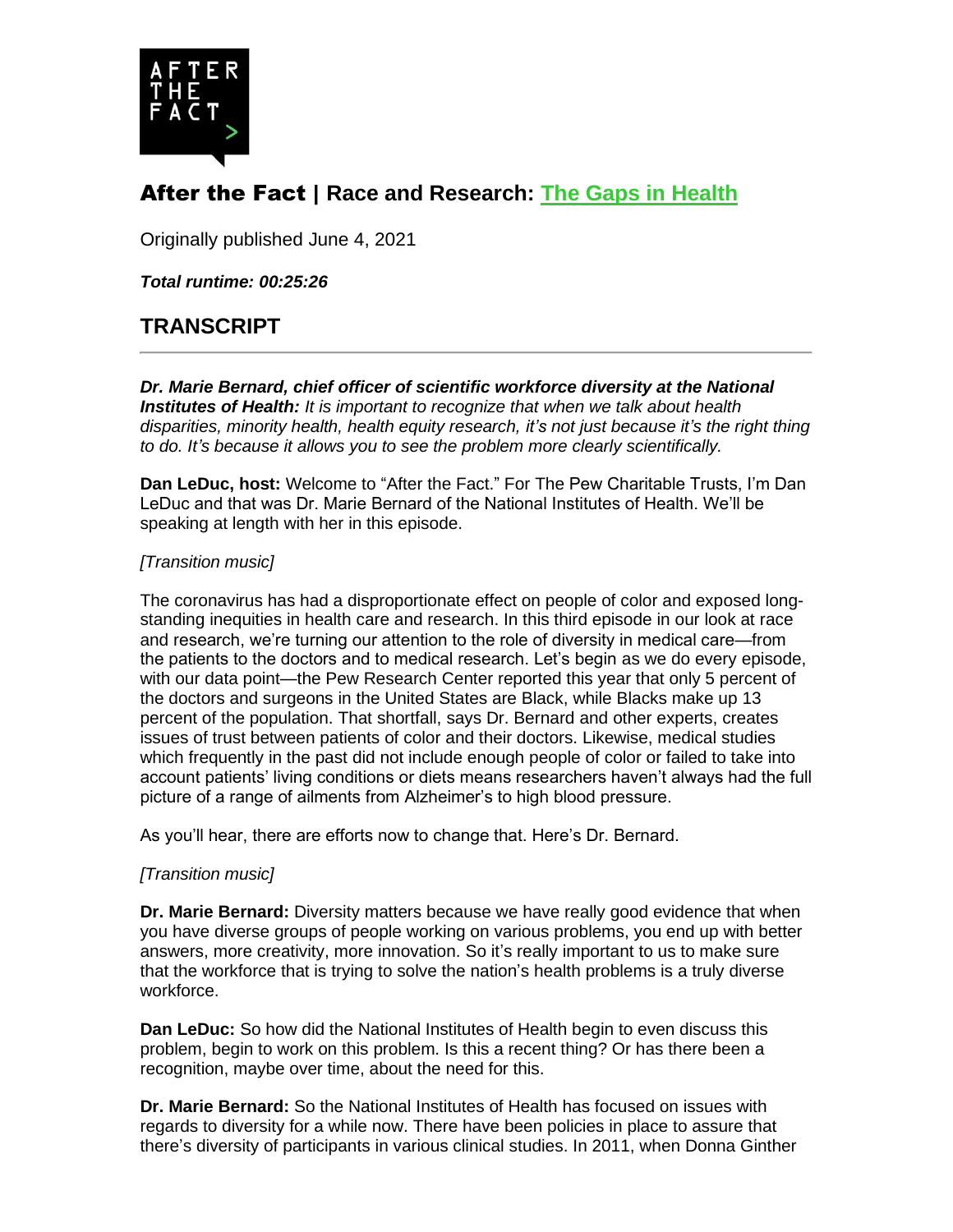

and colleagues did an analysis of the success rates of various groups that are usually underrepresented in science, getting grants from NIH—what's called R01-equivalent grants—they found that the various groups tended not to have the same success rate as non-Hispanic Whites.

And in fact, when you controlled for all sorts of factors—English as a first language, education, institution a person came from—that there was a persistent disparity in receipt of these R01-equivalent grants for African Americans and Blacks. So prior to those controlling factors, Hispanics, Asians, American Indians, Alaska Natives, all seem to be at a disadvantage. But there was that persistent disadvantage that was seen. And thus the NIH director, Dr. Francis Collins, turned to his advisory committee to help to think about how to address this issue. And the advisory committee came up with a number of recommendations. One of which was to establish this role of chief officer for scientific workforce diversity. I've been privileged to step into that role as of Oct. 1, 2020.

**Dan LeDuc:** If I could, I would like to just ask you a little bit about your own personal experience. You're a woman of color who entered this field. Tell us about how you got interested in medicine, maybe the challenges you had initially. And how do you think your personal experience has influenced the work you've done.

**Dr. Marie Bernard:** I went to college planning to be a French major. But my French with an Oklahoma accent didn't cut it. But I did really well in chemistry. And ended up saying this is the direction that I want to go. This was as things were beginning to open up for women and for people of color. So that when I entered medical school I was in the largest class of women at University of Pennsylvania to that point. And as a result, you run into things because you're the first. I would, frequently when I walked into a patient's room, be mistaken for the nurse or the ward clerk.

So I would routinely say "Hi, I'm Dr. Bernard," before they had a chance to make the mistake. I would frequently be singled out for questions. Because it's no hiding, I was different from the rest of my classmates. But that made me stronger and better, I felt. I do know that there continue to be microaggressions that people have to endure. And unfortunately sometimes there are still overt aggressions. And we need to continue to work to eliminate those sorts of things.

**Dan LeDuc:** I was struck by a phrase on the website of your initiative, at the NIH. We we've all heard that expression great minds think alike. And you guys have added the phrase great minds think differently. You've mentioned there's data and research that supports that notion. Could you go a little deeper on that and help us understand that.

**Dr. Marie Bernard:** I'm happy to talk about the data that shows that diversity makes a difference. There's a lot in the business sector. And there's a growing amount in the scientific sector. In the business sector, you can for instance, have individuals involved in mock reviews for law review and evaluate the quality of the decisions that are being made. And demonstrate that when you have a diverse panel versus a fairly homogeneous panel, there's more information that's brought in that could be considered the ideal approach to the problem.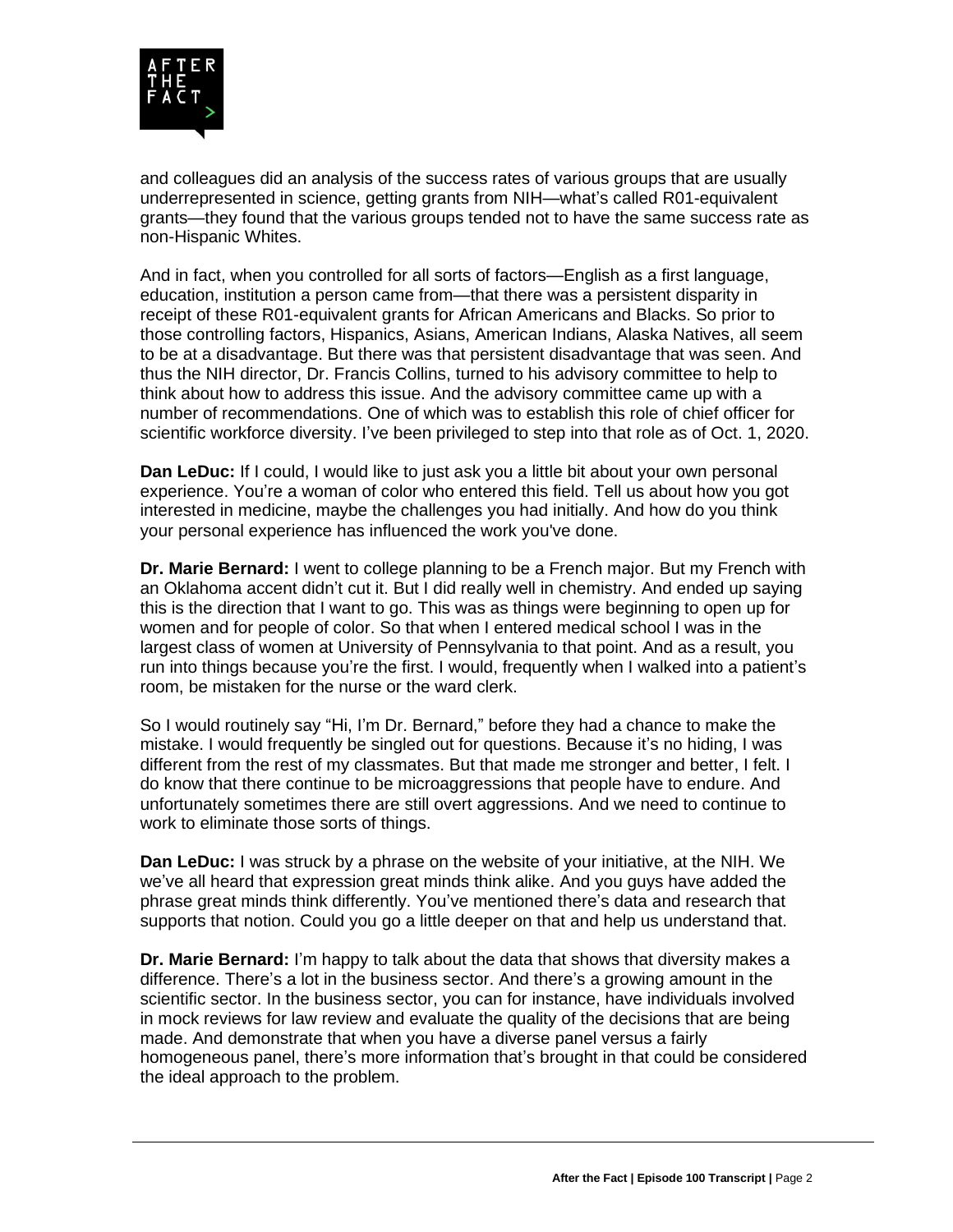

When you look at people who have done work in the stock market and look at homogeneous teams versus heterogeneous teams from a diversity standpoint, the more homogeneous team ended up paying more and getting less return on investment than the heterogeneous team. It's kind of almost like there was a group think of the homogeneous group. So they drove up the prices and paid a lot more for the stock than they needed to.

In the scientific arena we have research that demonstrates that when you look at the diversity of a scientific team—whether you're looking at that diversity based upon seemingly race ethnicity, based on name or looking at diversity based upon the geography of where individuals come from, or look at diversity based upon the number of other citations that they've brought into their planning—the research leads to publication that is more impactful when you have a diverse team versus a very homogeneous team. And that seems to be over and over again that we're able to demonstrate those sorts of things.

**Dan LeDuc:** How do we get started on the workforce?

**Dr. Marie Bernard:** When you start looking at children in high school, you see great diversity in the population and great interest in science. What we are running into, however, is that at every stage on the pathway to becoming a scientist, those numbers and percentages go down.

So that you may start looking at people at the community college level as they're entering a great deal of interest in science. You look at people at the point at which they become a director of a department, or what's considered a senior scientist. And there's very little variety in the people who were there. And at every step of the way, there have been decreases. What we know as well, however, is that the sorts of questions that people ask in science relate to what their personal experiences have been and their interests are. And those are going to vary. For instance African American and Black scientists, almost half of them focus on topics that are in a very circumscribed area, much of it being health disparities, health equity, minority health research. And all of those things are helpful to us to get a sense of the total health of the nation. So, for all of those reasons, the decreasing numbers over the course of time, the importance of the questions that are asked, you need to have a variety of people at the table.

**Dan LeDuc:** For more than a year, Dr. Stephanie Brown has been contending with these issues at patients' bedsides. She is a second-generation physician, African American and an emergency clinician at Sutter Health, which operates two dozen hospitals and more than 200 clinics in Northern California. Sutter traces its founding back to the response to our nation's last pandemic, the 1918 Spanish flu.

**Dan LeDuc:** So let's talk about now as a practicing physician what you're learning about some of the struggles that communities of color face as they're trying to get medical treatment and health care.

**Dr. Stephanie Brown, clinical lead (lead physician), Sutter Health Institute for Advancing Health Equity:** So what you see is really it's going back to the social determinants of health. The conditions in which we're born, we live, we work. And those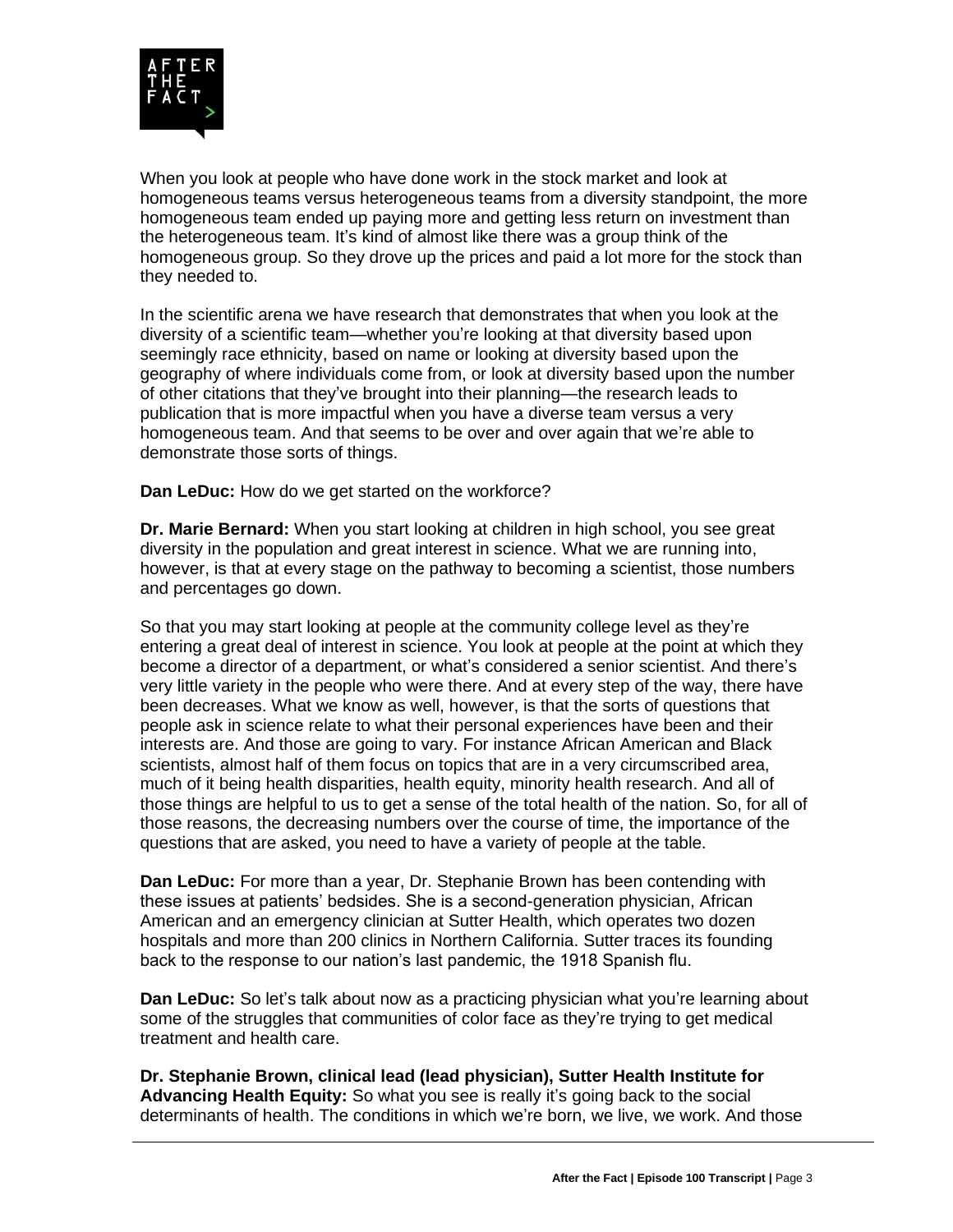

are the conditions that inform how we are going to experience health and health care. And really inform our health outcomes as well. If we think about our society, American society, there is a long-standing history of structural racism that's built into the fabric of this nation. And that plays out in access to health care. If you think about educational policies in this country, and the limitations that people of color have in terms of equitable education. Within our medical profession, we don't have the same representation as Whites do. Studies have been done that show that racially concordant care, meaning getting care from someone who looks like you from your community, leads to better and improved health outcomes. And better patient satisfaction as well, which is huge.

**Dan LeDuc:** There's actually research you were citing that says if your doctor looks like you, you're likely to have better health outcomes just because there's a greater bond of trust.

**Dr. Stephanie Brown:** The more trust you have in the plan, the more likely you are to be successful at it. Think about the fact that Black women make up only 2% of the physician workforce in this country. The studies have shown that when women have OB-GYN physicians' representation on the health care team that's racially concordant, you have lower C-section rates and better health outcomes. If you look at a map, and you look at where people live, and then you overlay it with where the hospitals are and the clinics, you sort of get your answer. And then you take it further. Look at where the pharmacies are. How do you get your prescriptions? And so on and so forth. And so health disparities are a natural product of a structurally racist society. We're seeing disparities play out in every way.

**Dan LeDuc:** But there's work to be done: Last year, the Pew Research Center reported that 35% of Black adults had a great deal of confidence in medical scientists to act in the best interests of the public, lower than when compared to Whites at 43% and Hispanics at 45%. Dr. Bernard has had her own experience in working to develop trust among communities of color and says the NIH is going to be doing more.

**Dr. Marie Bernard:** Trust is a big issue when making outreach to the African American community, the American Indian community, and others. And it's something that is hard won and easily lost. And we have a very poor track record, unfortunately here at NIH. In terms of what happened with Henrietta Lacks, what's happened with research in American Indian populations with diabetes. So during this pandemic, NIH has been very cognizant of that. And we've developed a couple of initiatives, something called RADx, something called CEAL, to focus on underrepresented populations, to develop outreach to those populations. But you can't just all of a sudden make that happen. You have to work with people who are already embedded within those groups who can be ambassadors, mediators, that sort of thing.

When I was a young faculty member at University of Oklahoma—I grew up in Oklahoma—my childhood friend, who was a faculty member at another university in the area, and I decided we were going to go and do research among the African American population that lived just off of the OU health sciences campus area. I had grown up in that area. And we were going to do this study on nutrition and function of the population. And even though we were African American, making outreach to African Americans in the neighborhood where we had grown up, they were not welcoming to us initially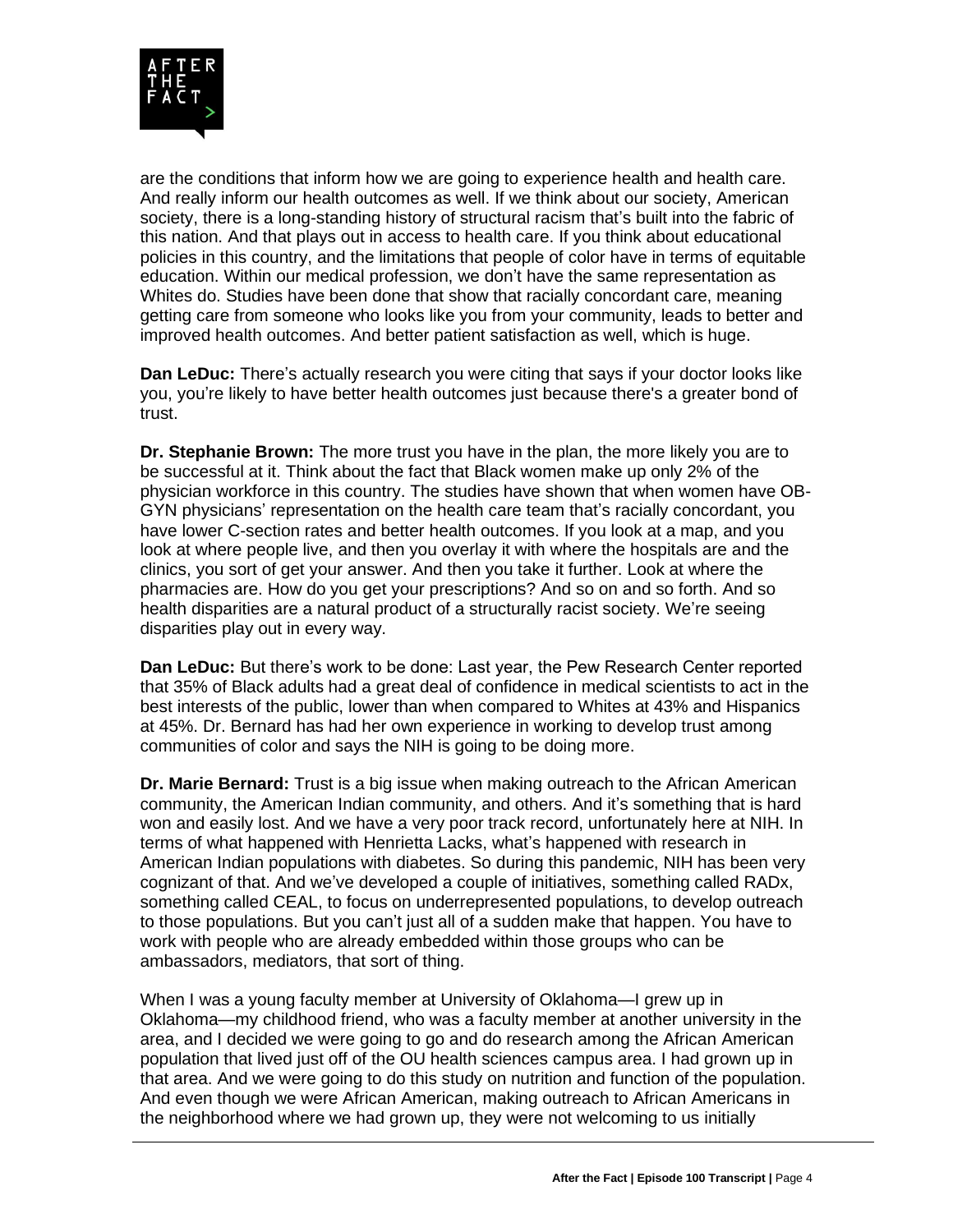

because we were part of the establishment. So it's a matter of developing those relationships. And there are some general principles and then all things local.

**Dan LeDuc:** Well based on that experience and what you've learned over your career how do you go about regaining trust?

**Dr. Marie Bernard:** The tough part of building trust is it takes time. And it takes energy. And it's really kind of a one-by-one sort of thing. My example with the African American community, my colleague and I sat and met with representatives of the senior living complex. Asked them "What are your needs?" Their response was, "People come in. They do research. And we never hear from them again." Or, "I'm not sure exactly what your research is and I'm not sure that it's safe. Or, "We need things and we never get anything." And similarly with the other initiatives, you have to sit down, you have to listen to what the group has to say and address it.

Another outreach I made when I was in Oklahoma was to Native American populations. We had lots of Native American populations there. But you don't just traipse into the tribe and start doing research. You talk with the tribal council. You talk with the tribal elders. You make it very clear what it is that you intend to do. You find out what their expectations are in terms of communications. It's a long process. And it is very much enhanced by having someone who lives within the community who is going to be your surrogate. To say this is a person that you can talk to. This is a person who is going to be trustworthy.

**Dan LeDuc:** Back to Dr. Brown on how this trust has played out over the past year, while she was on the front lines treating COVID-19 patients.

**Dr. Stephanie Brown:** The very first extremely ill COVID patient that I had was an African American man. And thinking about all of his comorbidities—diabetes, hypertension, on dialysis. All of the things that we know that people of color suffer at higher rates. And that just shook me to my core in many ways. The inevitable outcome then also being that he would have more severe disease and at a higher risk for dying. And plays out individually with each patient as well as in our research. We didn't know what we were dealing with at first. And trying to keep up with the data, and trying to keep ourselves healthy. It's just a really big task. Trying to build trust in a place where we didn't even know what we were doing. What I will say is that it's just a more emotional experience looking a person in the eyes.

**Dan LeDuc:** I can only imagine. And you brought up that word trust. So what's been the trust factors that you've been running into with some of the patients of color you've dealt with? Is there some skepticism? Some concern about the treatments you're talking to them about?

**Dr. Stephanie Brown:** Lots of care has shifted to virtual visits. And when we talk about access to care, people don't necessarily know how to or are even able to navigate the technology. So just even before you get into how people feel and the differences in dynamics between patients of different races, you have to consider that it's just hard for anybody to establish trust when they're sick, they don't feel well, and they can't even see you and make eye contact. And so going further, if you have experienced the health care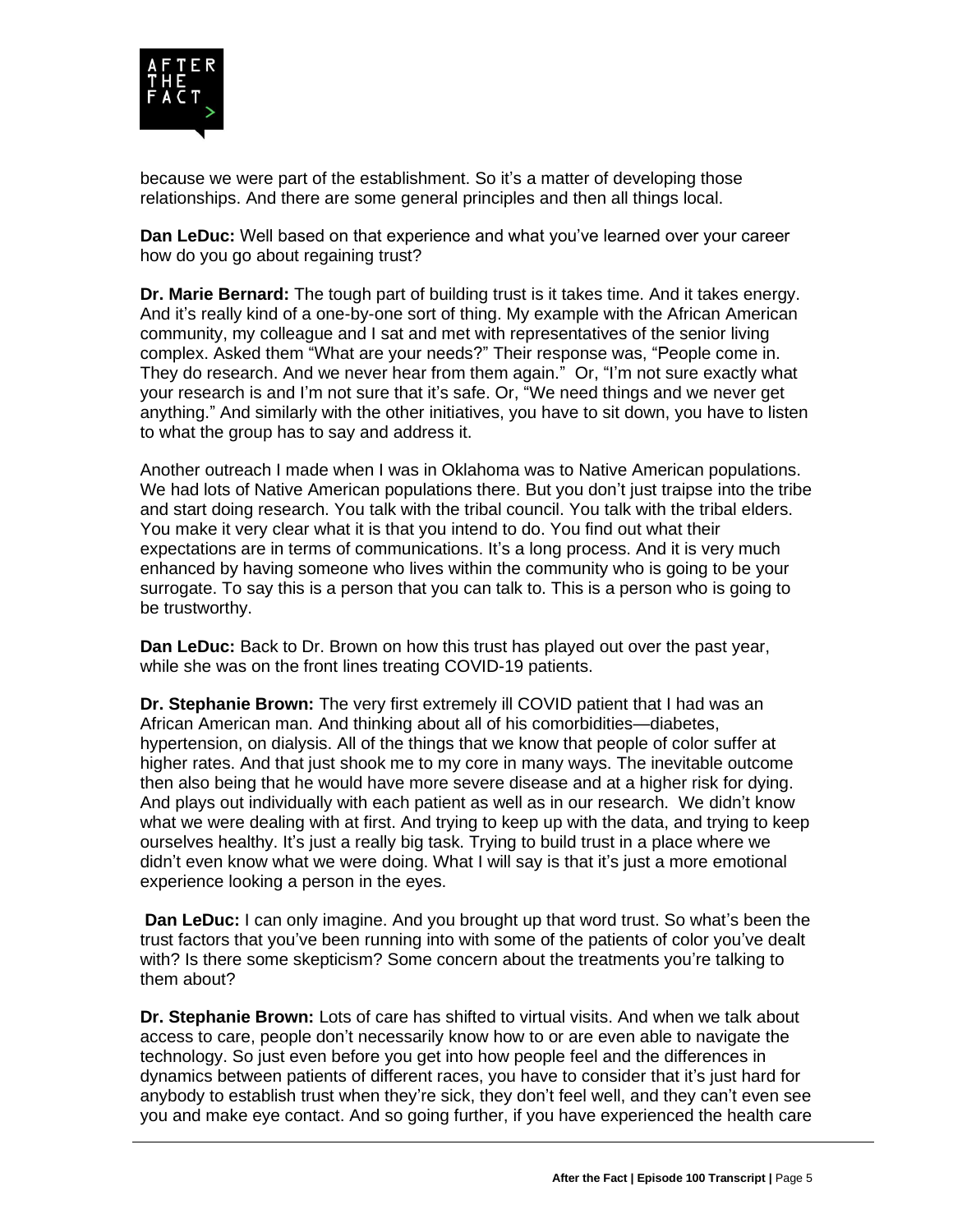

system in a way in which you're sick—you have diabetes, high blood pressure, renal disease, heart disease—you are already interacting with this health care system for a long time in specific ways. And so people bring that with them. They don't check that at the door when they come into the emergency department. All of that comes with them.

**Dan LeDuc:** All the issues that patients contend with ideally would be in their electronic health record, the computerized version of the old paper medical chart that used to be clipped to a hospital bed. Here at Pew, there's a project that is working to increase the benefits of those EHRs, as they're called, by seeking standardized ways for patients' data to be documented and ensuring that the many computer systems that hospitals and doctor's office use are able to talk with each other. Sutter Health also wants to see those records enhanced with more information about patients that can provide new insights into their health—things like where they live and what they eat. Kristen Azar is the scientific medical director at the Sutter Health Institute for Advancing Health Equity.

**Kristen Azar, scientific medical director, Sutter Health Institute for Advancing Health Equity:** The electronic health record originally was intended to really replace paper records and was meant to be used in one-on-one clinical encounters and visits between the clinician and the patient to capture important information about that person's care and their care delivery. And since that has happened, we really evolved our thinking around the use of the EHR as a tool for population management, for public health and medical research, and for, really, programmatic planning within health systems. And the EHR really has unrealized potential to make an impact on these big public health problems and these big complex issues that we're seeing in terms of health inequities and disparities within minoritized and marginalized communities. And some ways that we see that is with the collection of social determinants of health data that really have been missing. For example, access to food and housing and your occupation, that all impacts your health care, and your health outcomes. Within Sutter, we are working on implementing a standardized approach to really getting some highquality data into our system to be able to use that to inform not only the opportunities for intervening to improve health care and the disparities that we identify, but also to inform solutions that can then be developed to then address those disparities in collaboration with our community partners and our internal stakeholders as well.

**Dan LeDuc:** Once you start putting electronic health records together, all of this other important data that determines health can be added to these records. Are we at the beginning of maybe a new phase of research on social determinants of health? It feels like this would offer a huge dataset.

**Kristen Azar:** I'd like to think we are. I think we've been moving towards this point for some time and are continuing to evolve in the way that we think about the potential for using EHR data for this purpose and for medical research and public health research.

**Kristen Azar:** I think there's a fine balance between really wanting to make sure that we are obtaining high-quality data that can really be used to achieve the goals that we have for understanding our populations, programmatic planning, addressing disparities once we identify them. That all requires really robust data collection that can be easily extracted on the back end and then analyzed, whether with analytics and informatic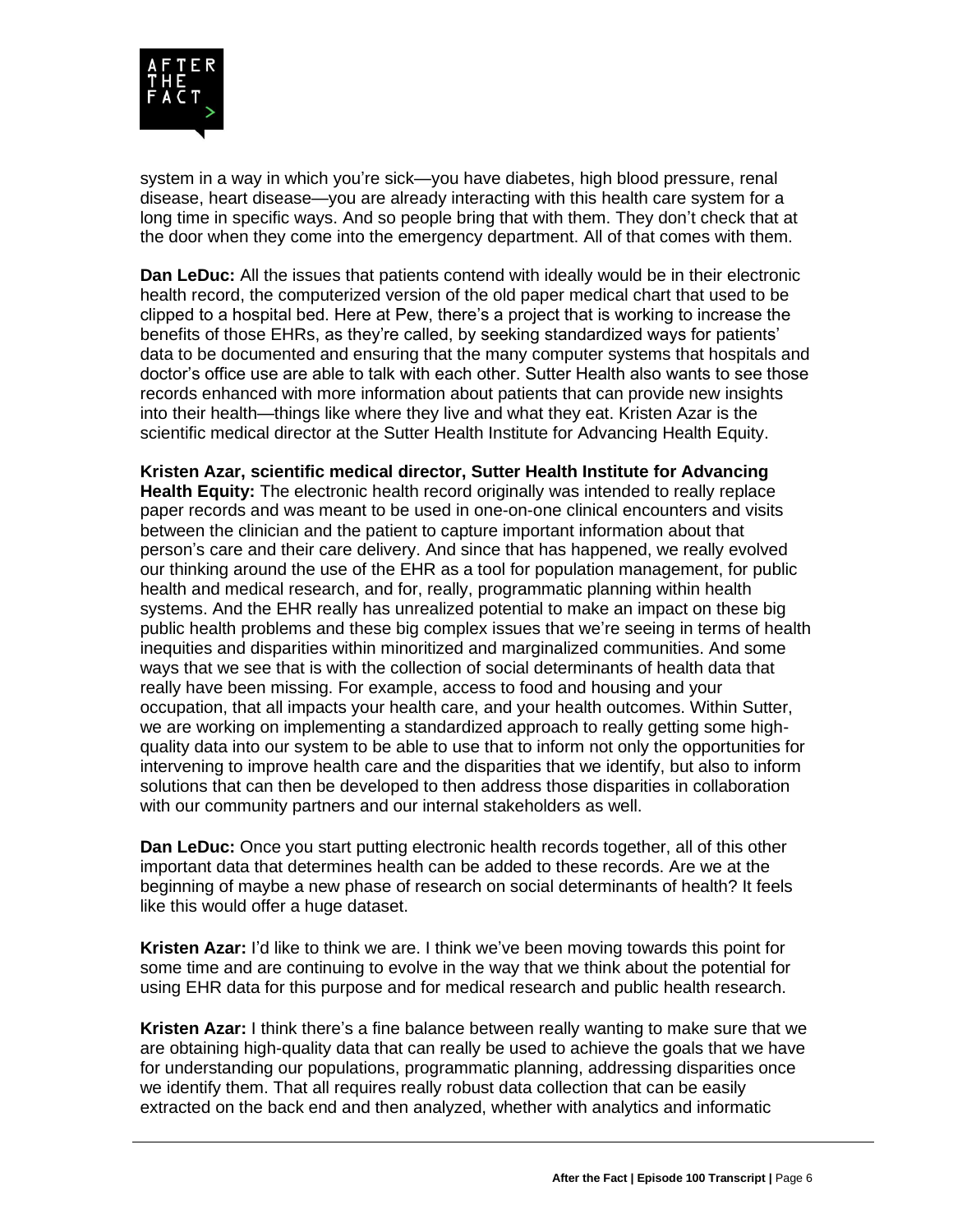

teams. And so having conversations with our staff, with our providers, with our clinicians, our leaders within the health system to really help them to understand the potential that this information has to really change the way we deliver care and to really close those equity gaps. And some of these questions may not be comfortable. And they may bring up issues that are really sensitive. And so really keeping that in mind when we talk to our patients or when we design these surveys or these processes is important.

For example, early on in the pandemic, we saw that there were disparities emerging among communities of color, among Hispanic, Latinx community, and also the Black community.

Race is an imperfect proxy, but does give us an understanding of some of the differences that we were seeing among our patients in terms of outcomes. And so having that knowledge and having been able to use that data in that way, we can now inform our vaccine equity distribution efforts to think about how we can incorporate ideas around equity in setting targets for outreach and for resource allocation.

And it's important to make the distinction that equality and equity are not the same thing. So equality is really giving everybody the same treatment, the same services, whereas equity takes into account that disproportionate burden of disease and death and illness.

**Dan LeDuc:** And specifically, it allows, maybe in ways that hadn't been happening before, to address issues for communities of color.

**Kristen Azar:** I think, really, the advent of the EHR to be able to hold this amount of data and to be able to organize this data in a way that can easily be extracted and then looked at for population health research has been huge in moving that, this effort forward. And I think people are asking more questions about race and about race ethnicity and the role that it plays in people's health and racism and structural racism and how all of these types of important pieces of information about social determinants of health really do complete the picture of how populations and patient groups get, are minoritized or marginalized and the role that those pieces really do play in the health care that they receive, the access, and also the outcomes. And so I think asking more questions and wanting to understand the fuller picture is really driving the need to think about the types of information that we capture at the individual level that can then be utilized at this greater level when it's joined with the individual data from millions of other people.

**Dan LeDuc:** And for Dr. Marie Bernard, taking on these issues is not just about solving disparities but improving care for everyone.

**Dr. Marie Bernard:** It is important to recognize that when we talk about health disparities, minority health, health equity research, it's not just because it's the right thing to do. It's because it allows you to see the problem more clearly scientifically. A great example of that: One of the hats I wear is as deputy director of the National Institute on Aging, and we lead for the federal government research with regards to Alzheimer's disease and Alzheimer's-related dementias.